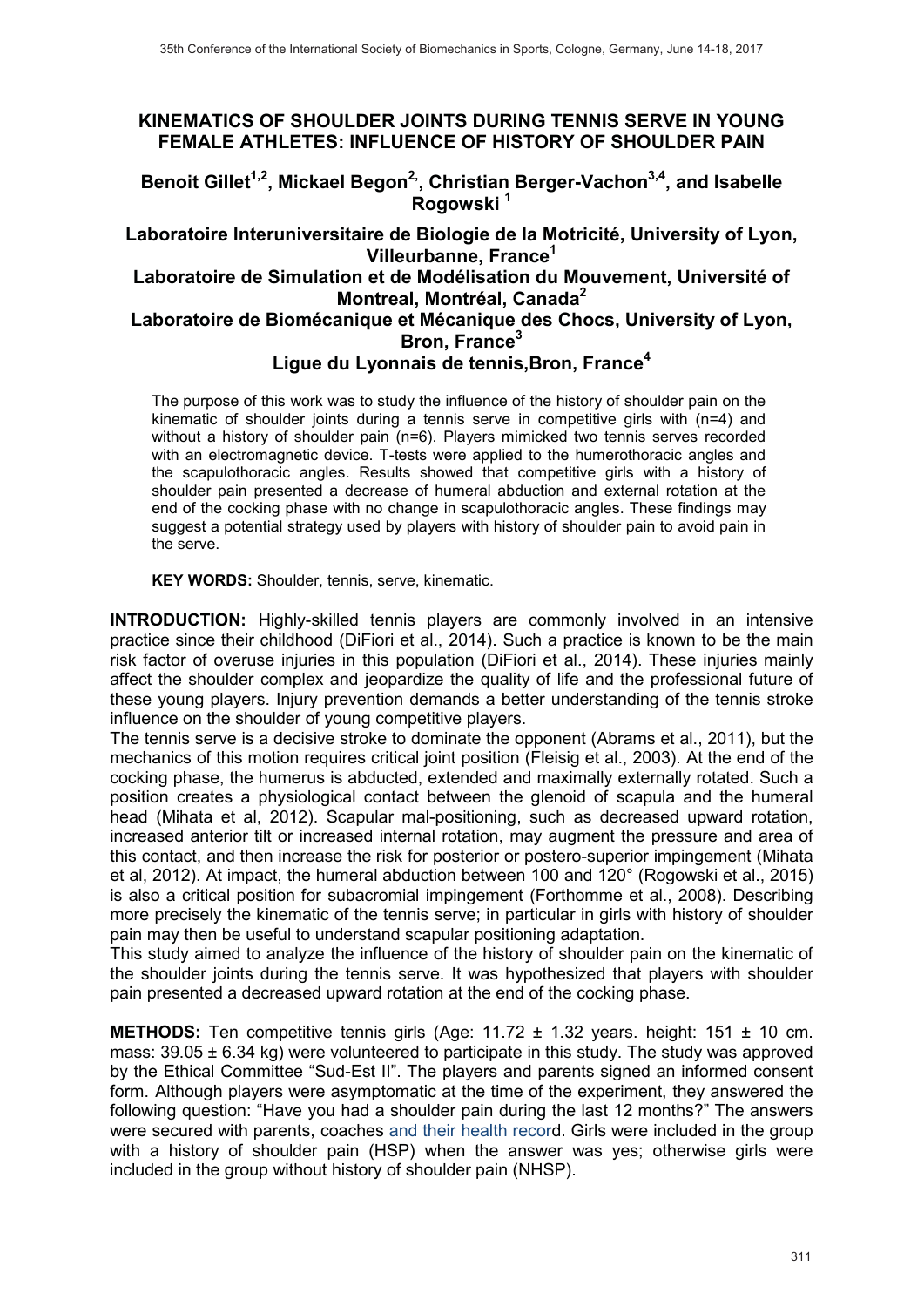Each player mimicked two tennis serves as accurate to their gesture on the court at slow velocity. During this motion, the humeral and scapular kinematics were recorded using an electromagnetic device (100Hz; Trackstar, Ascension Technology Corporation, Chicago, Ill) including six sensors. Two sensors were located on the flat part of the acromion (right and left), one sensor on the thorax and two sensors in the distal portion of the humerus (right and left). The sixth sensor was contained in a stylus used to digitalized 14 bony landmarks (incisura jugularis, processus xiphoideus, C7, T8, scapular angulus acromialis, trigonum scapulae, angulus inferior, humeral medial and lateral epicondyle). The glenohumeral joint center was estimated with functional method during circumvolutions (Wu et al., 2005). The latter were used to transform sensor data from a global coordinate system into anatomically based local coordinate systems (Wu et al., 2005). Raw kinematic data were filtered (low-pass  $4<sup>th</sup>$ -order Butterworth filter – 10 Hz) and Euler angle decompositions were used to calculate the scapular and humeral orientations. Scapulothoracic rotations were external(-)/internal(+) rotation, upward(-)/downward(+) rotation and anterior/posterior tilt. Humerothoracic rotations were abduction(-)/adduction(+), extension(-)/flexion(+) and external(-)/internal(+) rotation. The tennis serve was divided into three phases based on four key events (Figure 1): (1) the cocking phase, from the beginning of the serve, represented by the abduction at 70°of nondominant arm, to the maximal external rotation of the dominant arm, (2) the acceleration phase, from the maximal external rotation of the dominant arm to its position at the impact represented by its maximal abduction, (3) the follow through phase, from the impact position to the end of the tennis serve, represented by the minimal abduction of the dominant arm. The dominant humerothoracic and scapulothoracic orientation angles at each key-event were extracted and used for the statistical analysis. Student t-tests for independent samples were performed to compare the dominant humerothoracic and scapulothoracic orientations between groups with and without history of shoulder pain, using SPSS version 11.0 (SPSS, Inc., Chicago, IL.). The level of significance was fixed at  $p\leq 0.05$ .

**RESULTS:** Both groups presented similar demographic and tennis characteristics (Table 1). At the ball release, the humerus was abducted to 52°, extended to 8° and externally rotated to 20° while the scapula was internally rotated to 18°, anteriorly tilted to 11° and upwardly rotated to 16° (Figure 1). At the maximal external rotation, the humerus was abducted to 103°, flexed to 34° and externally rotated to 76° while the scapula was internally rotated to 26° and upwardly rotated to 33° (Figure 1). At the impact, the humerus was abducted to 112°, flexed to 37° and externally rotated to 67° while the scapula was internally rotated to 39°, anteriorly tilted to 9° and upwardly rotated to 33° (Figure 1). Finally, at the end of the serve, the humerus was flexed to 28° and internally rotated to 59° while the scapula was internally rotated to 50°, anteriorly tilted to 13° and upwardly rotated to 16° (Figure 1). Players with history of shoulder pain presented lower humeral abduction and external rotation at the maximal external rotation and higher humeral internal rotation at the end of the movement than players with no history of shoulder pain (p=0.048; p=0.035; p=0.009, respectively), while no significant differences were reported for the scapular orientation (Figure 1). Their scapula was also more upwardly rotated at the ball release (p=0.04) (Figure 1).

| Table 1:                                                                                     |
|----------------------------------------------------------------------------------------------|
| Mean (± standard deviation) of the demographic and tennis characteristics for the group with |
| (HSP) and without (NHSP) history of shoulder pain                                            |

|                                       | <b>HSP</b>       | <b>NHSP</b>     |
|---------------------------------------|------------------|-----------------|
| n                                     | 4                | 6               |
| Age (years)                           | $11.9 \pm 1.8$   | $11.6 \pm 1.0$  |
| Height (cm)                           | $149.3 \pm 15.5$ | $152.1 \pm 6.0$ |
| Mass (kg)                             | $38.5 \pm 8.9$   | $39.4 \pm 4.9$  |
| Tennis Practice (years)               | $6.5 \pm 2.5$    | $6.7 \pm 1.8$   |
| <b>Weekly Tennis Training (hours)</b> | $8.8 \pm 0.6$    | $9.2 \pm 2.1$   |
| Weekly physical training (hours)      | $2.7 \pm 1.7$    | $3.5 \pm 4.2$   |
| Ranking (AU)                          | $8.0 \pm 8.0$    | $7.2 \pm 7.9$   |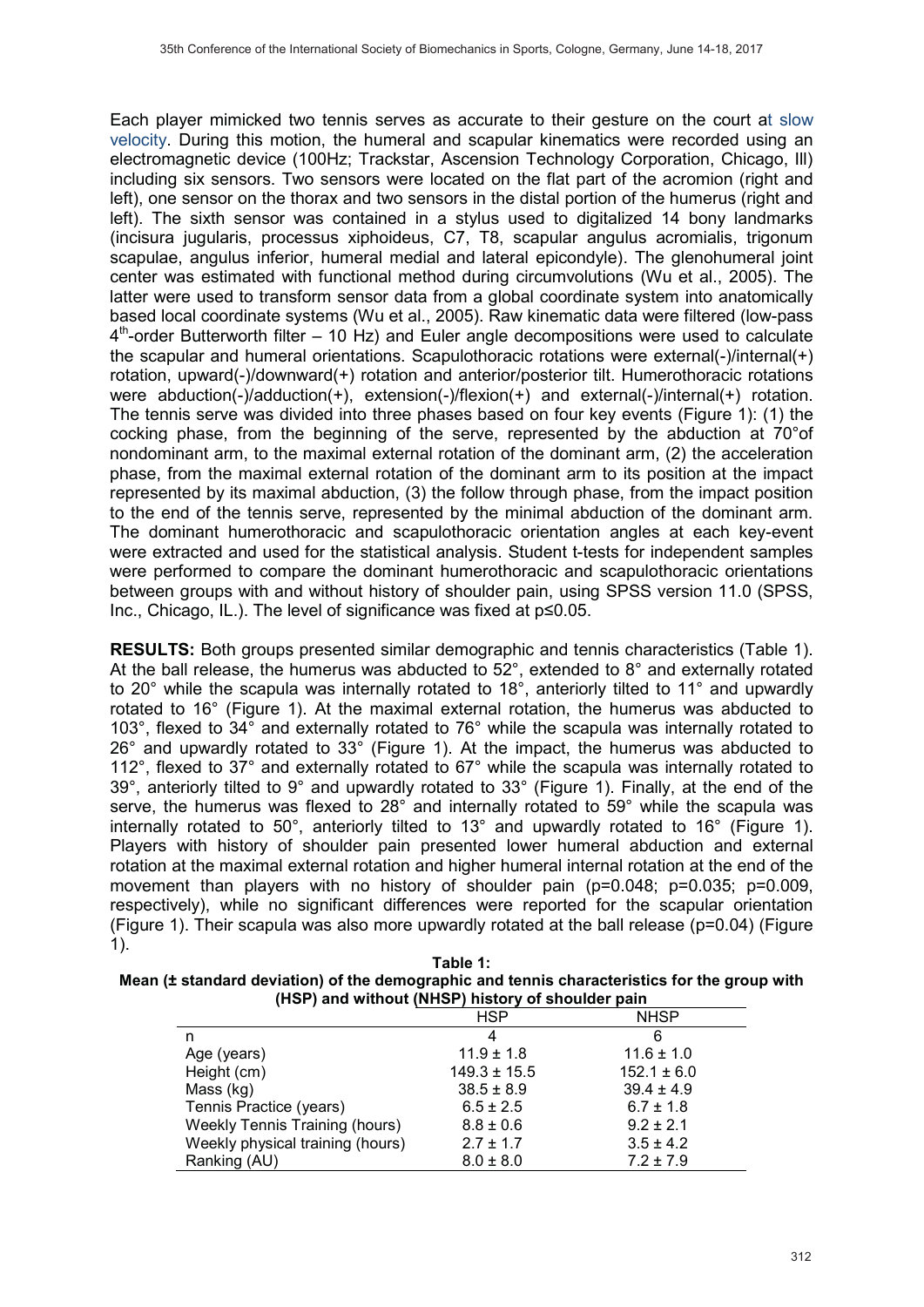

**Figure 1: Mean and standard deviation of humerotoracic and scapulothoracic positionning in competitive tennis girl players with and without history of shoulder pain (NHSP and HSP) at the four key-events of the tennis serve.** \* for a significant difference at p<0.05

**DISCUSSION:** This study aimed to evaluate the influence of history of shoulder pain on the kinematic of shoulder joints during the tennis serve in competitive girl players. Girls with a history of shoulder pain presented lower humeral abduction and external rotation at the end of the cocking than healthy girls, whereas no difference in scapular positioning was observed between groups.

The tennis serve is characterized by four key events; the ball release, the maximal external rotation, the impact and the end of the motion (Rogowski et al, 2015). Precisely, the maximal external rotation is defined by a humerus abducted to 94°, flexed to 33° and externally rotated to 132° as well as a scapula internally rotated to 44°, anteriorly tilted to 21° and upwardly rotated to 12° (Rogowski et al, 2015). The impact presents a humerus abducted to 103°, flexed to 22° and externally rotated to 76° as well as a scapula internally rotated to 61°, upwardly rotated to 17° and anteriorly tilted to 37° (Rogowski et al, 2015). Althougth our serves were mimicked, the humerothoracic and scapulothoracic positions at the key-events were similar to those of the real tennis serve in adult tennis players, except for the external rotation at the maximal external rotation minimized by the soft tissue artefact (Rogowski et al, 2015). As the mimicked serve presented similar humerothoracic and scapulothoracic position than the real tennis serve, we could then assume that the difference between our two groups was mainly the consequence of the history of shoulder pain.

The achievement of the tennis serve requires coordinated motions of the humerus and the scapula (Rogowski et al, 2015). As previously described, alterations in scapular orientation jeopardizes shoulder integrity (Mihata et al., 2012; Abrams et al., 2011). Contrary to our hypothesis; players with a history of shoulder pain presented similar scapular positioning at the key-events of the tennis serve than those with no history of shoulder pain. However, a decrease in humeral abduction and external rotation at the end of the cocking phase were related to the history of shoulder pain. The supraspinatus is primary involved in the humeral